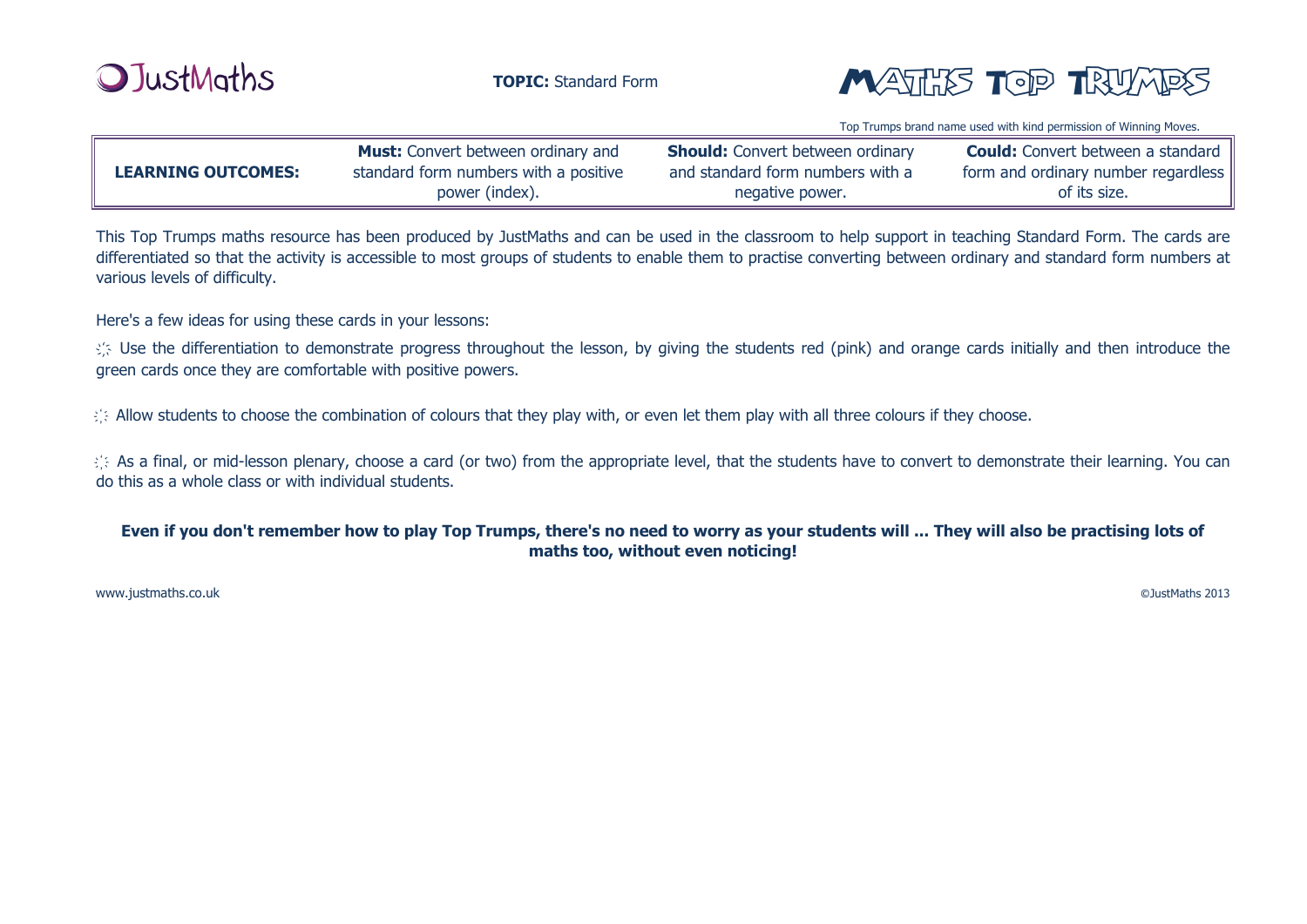## OJustMaths

Top Trumps brand name used with kind permission of Winning Moves.



[www.justmaths.co.uk](http://www.justmaths.co.uk/)

©JustMaths 2013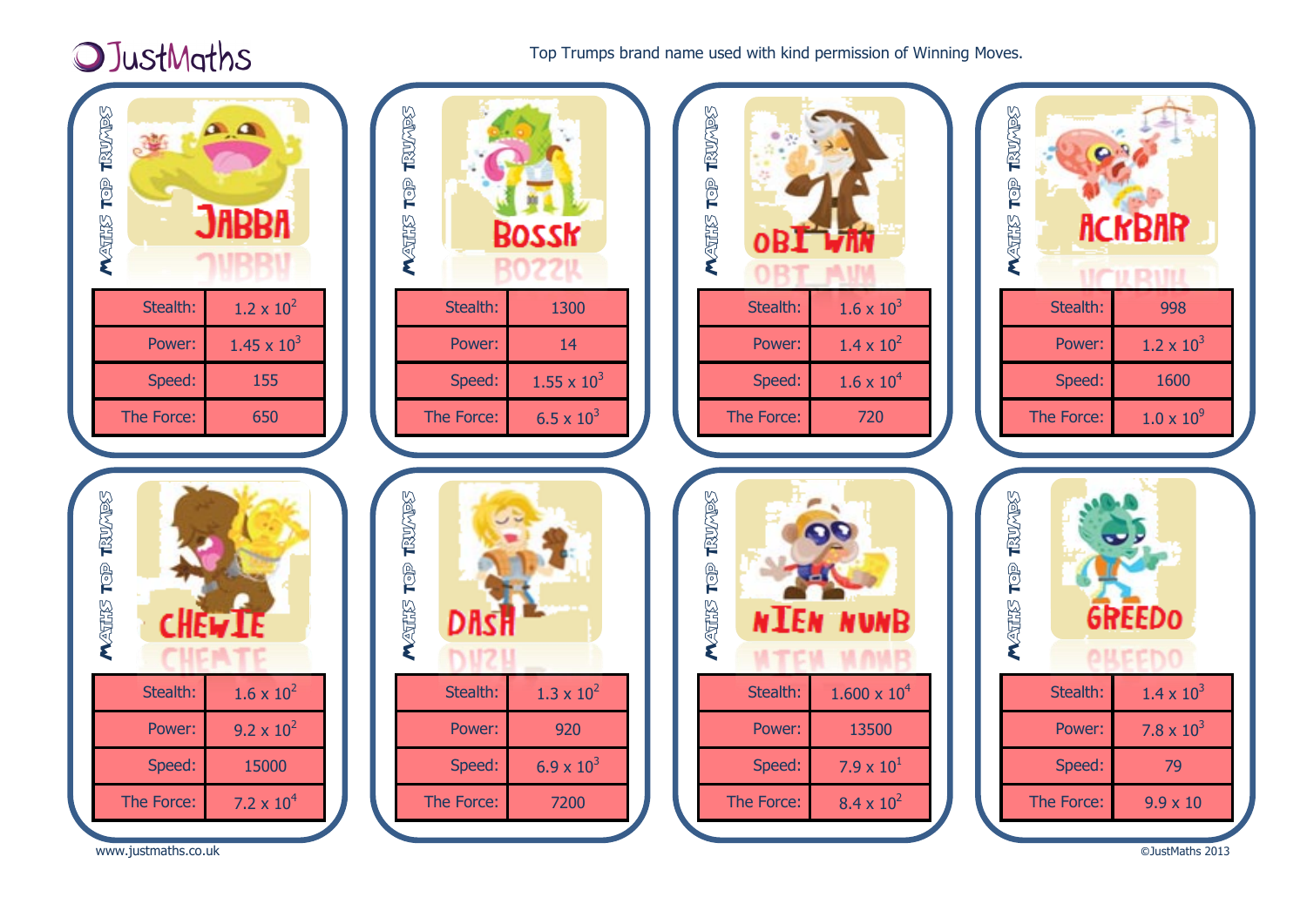## **OJustMaths**

Top Trumps brand name used with kind permission of Winning Moves.



[www.justmaths.co.uk](http://www.justmaths.co.uk/)